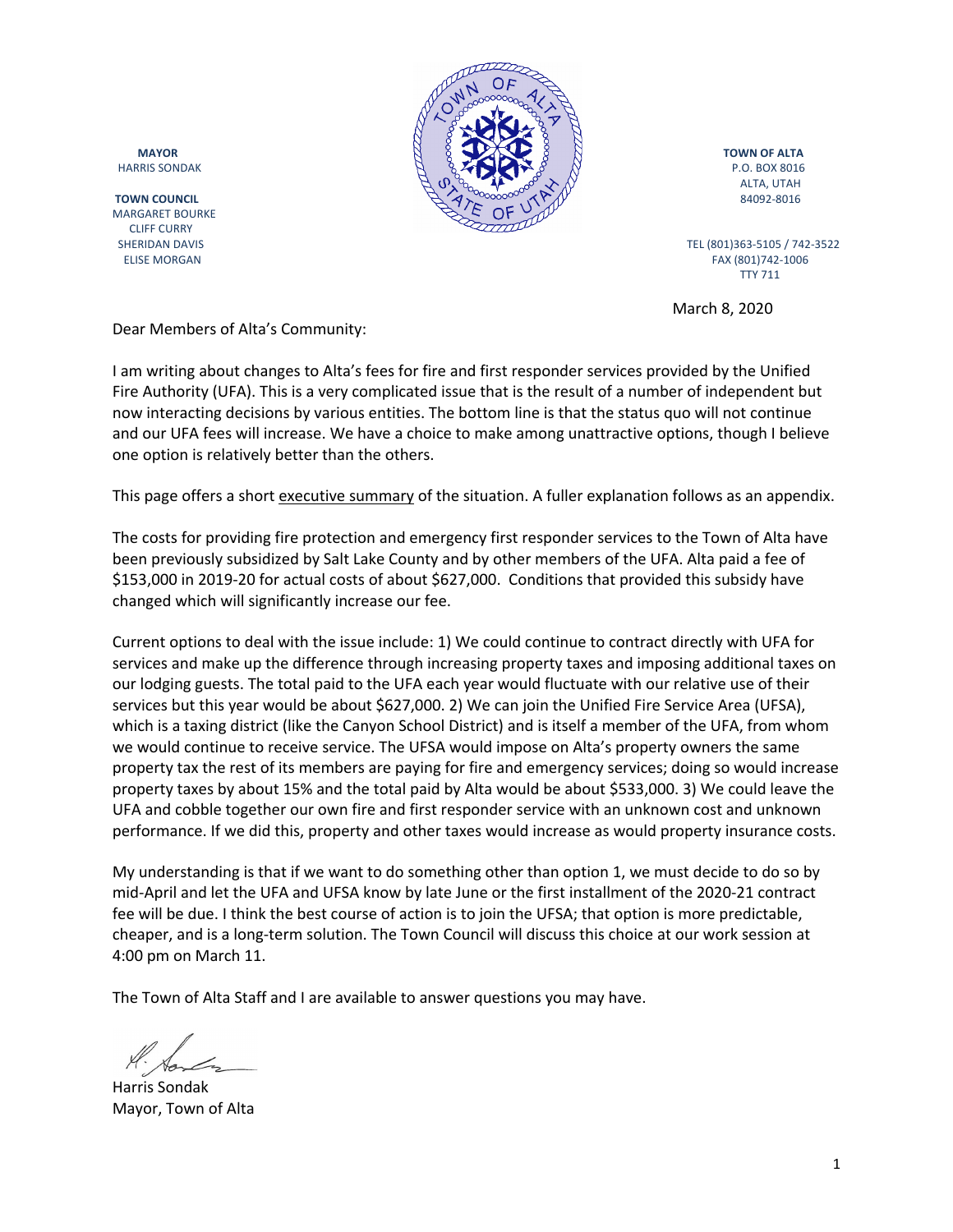## Appendix

A Detailed Explanation of the Complex Situation Regarding Fire and First Responder Services in Alta

## I. Some Background

The Unified Fire Authority (UFA) provides fire protection and first responder services to Alta, unincorporated Salt Lake County, and other municipalities in the County. It is a large professional organization and provides not just our local fire station and ambulance transport services, but responds to emergencies with extensive fire-fighting and other resources from across the Salt Lake Valley and with highly-trained paramedics. The UFA has four members: Alta, Cottonwood Heights, Holladay – which contract directly with the UFA – and the Unified Fire Service Area (UFSA), to which Salt Lake County and all other municipalities served by the UFA in turn belong. The UFSA is a taxing district that collects money directly from property owners, while the three municipalities that are direct members collect taxes themselves and remit fees to the UFA from their own budgets per contracts with the UFA. More information about the UFA is here: https://unifiedfire.org.

For a number of years, Alta paid for a portion of the costs of a Salt Lake County firefighter at the fire station in Snowbird (now known as UFA Station 113). This arrangement continued until a change in management at the UFA in early 2017. Following a financial controversy and a state audit critical of past practice, the new Chief, Dan Petersen, and his CFO have worked hard to rationalize their accounting and better control UFA's finances. They and the UFA Board determined that their system of allocating costs should be tied to the actual deployment of personnel and equipment from the UFA's various stations. They entered into an informal agreement with Mayor Tom Pollard, however, that Alta would cover 7.5% of the costs for Station 113. That change led to a jump in our fees for the UFA from about \$120,000 in 2017-18 to about \$145,000 in 2018-19 (inflation brought them to about \$153,000 in 2019-20). Among all UFA members, only Alta had an arrangement for a flat fee.

Although the agreement called for Alta paying 7.5% of the costs, the actual deployment of Station 113 to the Town of Alta has proved to be about 29% of the calls. The total cost for providing UFA services to the Town of Alta, therefore, is actually about \$627,000. In 2018-19 the UFA did not pursue payment from Alta for the difference in our use of 29% of Station 113's services and our fee covering 7.5% because it was receiving additional money from other sources that made up that difference. The difference between what we paid and what we cost the UFA was covered by three sources: 1) a small annual credit of revenues in excess of those budgeted by the UFA, when they occur; 2) allocations from Salt Lake County's general fund in the form of a \$3.1 million annual "recreational area contribution" for the canyons of the Wasatch Front; and 3) other UFA members' fees (because the County's recreational area is about \$300,000 lower than the costs of actually providing UFA service in the canyons). That is, Alta's UFA services have been subsidized by the County and, to a lesser extent, other members of the UFA.

#### II. What Changed?

Unfortunately, conditions that supported this subsidy have changed. Here is an outline of my understanding of the major relevant factors:

• The state auditor expressed concern about unique arrangements like Alta's.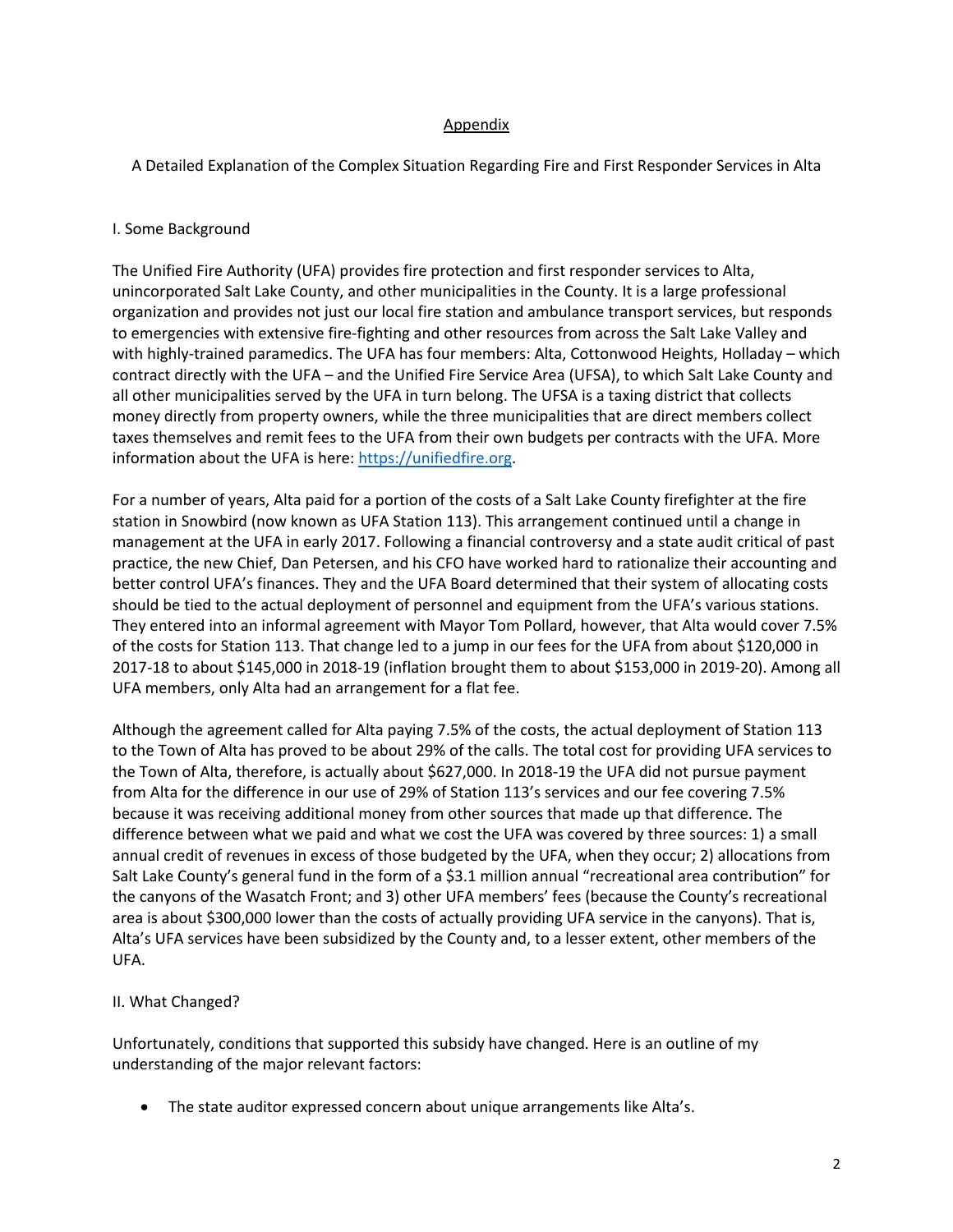- As part of the unincorporated Salt Lake County, residents in Big Cottonwood Canyon, like those in Little Cottonwood Canyon outside the Town of Alta, have been members of the UFSA and served by the UFA.
- Residents of Big Cottonwood Canyon began to organize an incorporation effort to create the Town of Brighton.
- Salt Lake County's District Attorney issued an opinion that the County's general fund may not be used to provide municipal services inside municipalities. This opinion implied that were Brighton to incorporate, they would lose their recreational area contribution subsidy.
- The Utah legislature passed a bill that allowed Salt Lake County to create a Mountainous Planning District (MPD). Such a district must be in an area used for recreation and if a municipality is included in the MPD that municipality must not have been incorporated prior to 2015.
- The Utah legislature passed a bill that allows Salt Lake County to designate recreation areas and to provide public safety money for recreation areas and municipalities within them.
- In late 2018, residents of Brighton voted to incorporate the new Town of Brighton (a decision that took effect in early 2020).
- Salt Lake County negotiated with the newly emerging Town of Brighton to link their public safety subsidy informally to their entry into the MPD. The County, in other words, retained zoning control over the new Town of Brighton and subsidizes Brighton's and Big Cottonwood Canyon's public safety services. This combination is of obvious financial value to Brighton and because some at the County were not confident that a new Town of Brighton would adequately limit development and protect the watershed, this combination provides environmental protection that is of value to the County.
- The Salt Lake County Council had to take two actions to implement the arrangement with the Town of Brighton: they had to create a formal Recreation Area and they had to allocate money in their 2020 budget (Salt Lake County is on a calendar year budget cycle, unlike Alta and the UFA). They took both actions in late 2019.
- In creating the Recreation Area and defining its boundaries, the County Council's resolution includes Little Cottonwood canyon, but explicitly excludes the Town of Alta.
- The Town of Brighton remains a member of UFSA. The property owners in the Town of Brighton are assessed at UFSA's uniform rate, which comes to about \$770,000 for service by the UFA; Salt Lake County subsidizes fire service in Big Cottonwood Canyon through its Recreation Area contribution of about \$1.7 million.

# III. The Current Situation

I have been engaged extensively with the Salt Lake County Mayor, the Salt Lake County Council, and the UFA on this problem for several months. All parties acknowledge that most of our use of UFA service originates with our visitors, as is typical of resort communities. The County, however, points out that Alta's property taxes are among the lowest of all municipalities in Salt Lake County and they point out, too, that the Town of Alta benefits from resort sales tax and could raise more revenue by imposing a Transient Room Tax (TRT) on our lodging guests. The County also highlights that residents of Alta are paying significantly less for UFA services than others. A property owner in Snowbird, for example, pays significantly more for fire protection than a property owner in Alta even though they receive the same service from the same station as we do.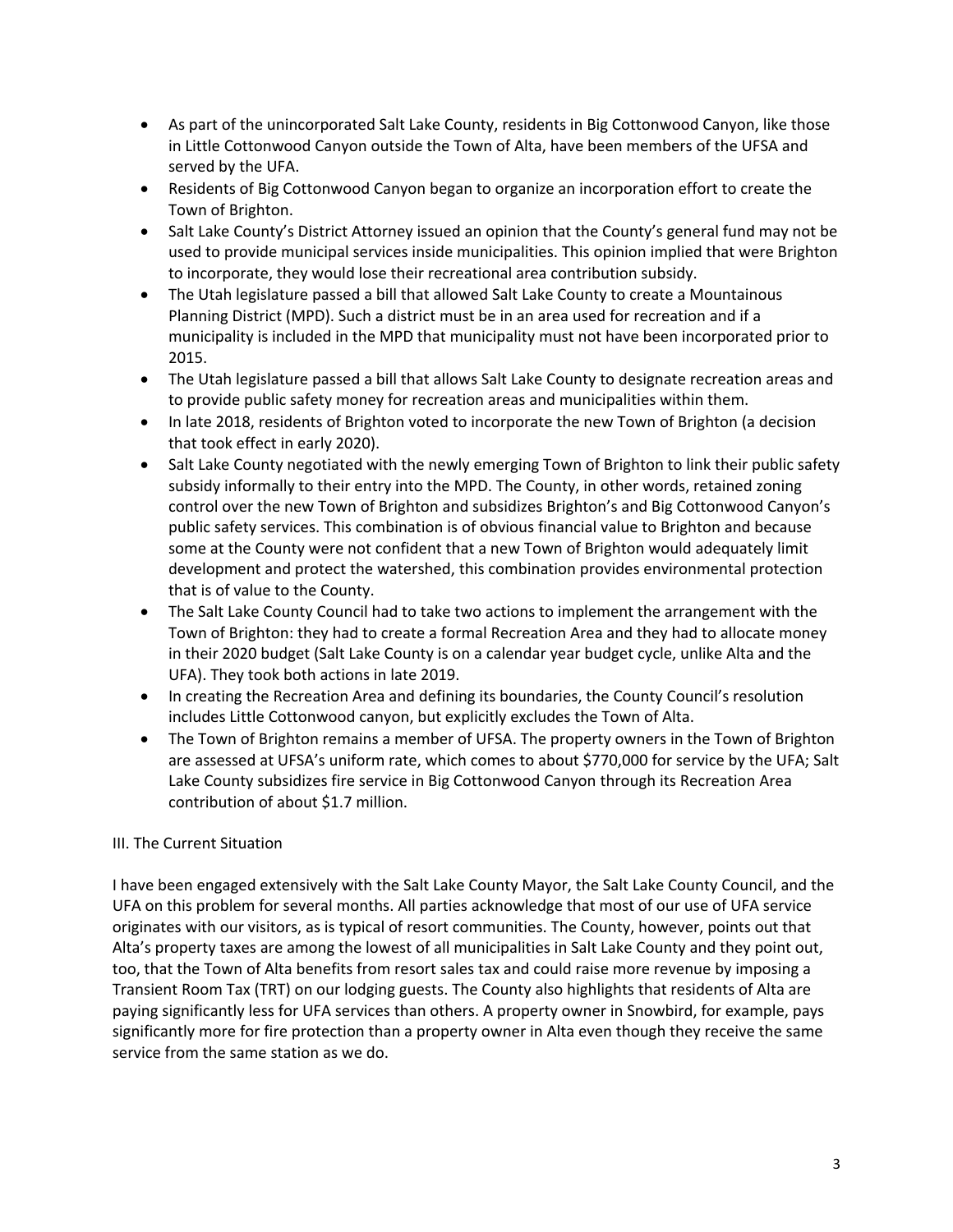Given what they see as low tax rates in Alta combined with low fire service costs, Salt Lake County is unwilling to subsidize Alta's UFA fees any longer. Although the Board of the UFA agreed last year to continue with the then status quo charge to Alta of 7.5% of Station 113's costs for 2019-20 pending further clarification of the situation, the problem we are faced with now is that the UFA both sees the regulatory context as precluding any accounting of Salt Lake County's Recreation Area contribution against Alta's costs and understands that Salt Lake County will not subsidize Alta in another way. The issue is timely because the UFA will soon begin budgeting for 2020-21 at an April meeting of the finance committee of the UFA Board.

One possible solution is that the UFA members will agree to continue to absorb the shortfall themselves, which comes to about \$474,000. Chief Petersen is very skeptical that the other members of the UFA will agree to such a subsidy of Alta. As a member of the finance committee, I agree with the Chief. As a mayor myself, I can understand why my fellow Board members – who are elected officials of their municipalities or of the County, and which tax their property owners at a higher rate than we do  $$ would not want to spend their taxpayers' money to lower Alta's fees for UFA services.

IV. What Can We Do?

I am very sorry to be the bearer of difficult news, but we must acknowledge the situation we are in. One way or another our fire and first responder services costs are going to increase.

Here are three options that I see, in order of practicality:

- 1. We can **join the UFSA** rather than maintain a directly contracted arrangement with the UFA. Doing so would mean that our property owners would be taxed by the UFSA in their property tax bill for fire and first responder services at UFSA's uniform tax rate. The total amount paid by Alta's taxpayers would be relatively stable year by year because its calculation depends on the assessed value of the entire district. In fact, when property values in the rest of Salt Lake County appreciate faster than a) inflation and b) property values in Alta, as has been true in recent years, our assessments will trend downward. The total paid by our property owners this year based on UFSA's uniform tax rate and Alta's total assessed value would be about \$533,000. Paying this amount to the UFSA would increase property tax bills in Alta by about 15%. Even with this increase, Alta's taxpayers would still pay a lower tax rate than most property owners in the rest of Salt Lake County.
- 2. We could **remain directly contracted members of the UFA** and pay Station 113's costs based on our actual usage (currently 29%) of Station 113 and raise the money to make up for lost subsidies. We can generate the difference between what we pay now and our usage (a difference currently of \$474,000) through increased property taxes and by imposing a TRT on our lodging guests. However, sales and room tax dollars are unstable because in lean years we collect less but we will still have the obligation to make full payment to the UFA based on our usage. Alta's revenues are already heavily skewed toward the relatively unstable sales taxes – about 70% of our revenues are from sales taxes and 30% from property taxes, the reverse of the typical ratio – and choosing this option would exacerbate that problem. In addition, our annual bill will fluctuate further depending on our usage of Station 113 relative to that of the rest of Little Cottonwood Canyon. We might have to adjust property tax rates each year to unpredictable levels. I think this option basically sidesteps really solving the problem, is cumbersome and risky, and is in total currently about 18% more expensive for our taxpayers than joining UFSA.